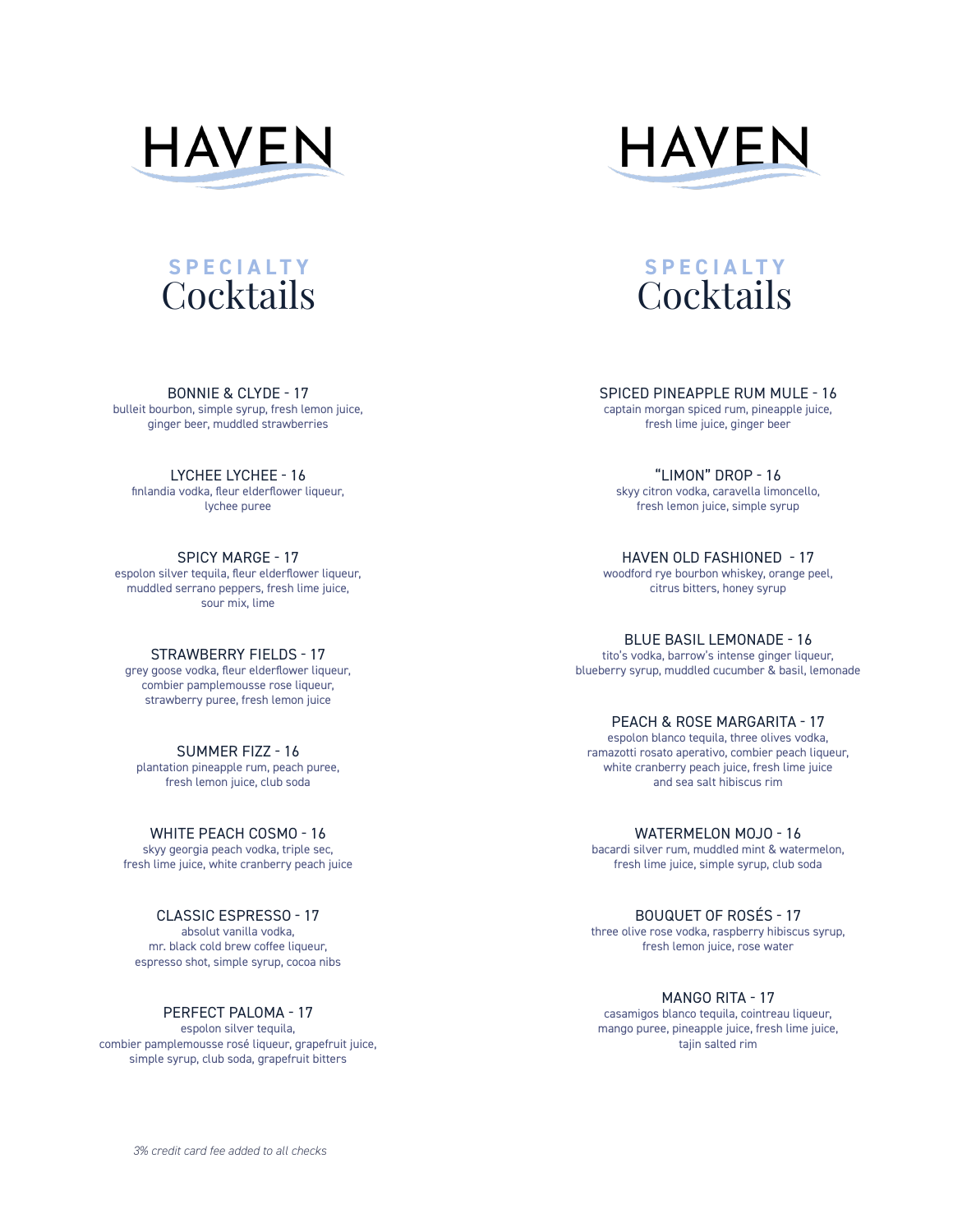

### BEER

Weihenstephaner Hefeweissbier - 10 Hefeweizen - Germany - 5.4% alc.

> Allagash White - 11 Witbier - Portland, ME - 5% alc.

Chimay Grand Reserve - 15 Belgian Strong Ale - Belgium - 9% alc.

Angry Orchard Crisp Apple Cider - 10 Hard Cider - Walden, NY 5.5% alc.

Stone IPA - 10 India Pale Ale - Escondido, CA - 6.9% alc.

Lagunitas A Little Sumpin' Sumpin' Ale - 9 American Pale Wheat Ale - Petaluma, CA - 7.5% alc.

> Flying Fish HopFish IPA - 9 India Pale Ale - Somerdale, NJ - 6.2% alc.

Troegs Sunshine Pilsner - 9 German Pilsner - Hershey, PA - 4.5% alc.

> Left Hand Milk Stout - 10 Stout - Longmont, CO - 6% alc.

Stella Artois - 9 Euro Pale Lager - Belgium - 5% alc.

Heineken - 9 Euro Pale Lager - Holland - 5% alc.

Miller Lite - 8 Light Lager - Milwaukee, WI - 4.2%

Corona - 9 Pale Lager - Mexico - 4.5% alc.

Heineken 0.0 - 9 Non Alcoholic Malt - Holland

# WINES BY THE GLASS

SPARKLING

Moscato d'Asti, Vietti - 14 Piedmont, Italy, 2020

Prosecco, Mionetto - 15 Trentino, Italy

Cremant d'Alsace Rosé Brut, Pierre Sparr - 16 Alsace, France

> Roederer Estate Brut - 21 Anderson Valley, California

## **WHITES**

Chardonnay, R Collection by Raymond - 14 Napa, California, 2019

Sauvignon Blanc, Oyster Bay - 14 Marlborough, New Zealand, 2020

Riesling, Von Hövel - 14 Saar, Germany, 2018

Pinot Grigio, Scarpetta - 15 Friuli, Italy, 2019

Albariño, La Caña - 15 Rías Baixas, Spain, 2020

Chardonnay, Macon-Lugny, Cave De Lugny - 16 Burgundy, France, 2016

> Chardonnay, Sonoma Cutrer - 17 Russian River Valley, California, 2018

Chardonnay, Frank Family - 18 Napa, California, 2018

Sauvignon Blanc, Patient Cottat Anciennes Vignes - 18 Sancerre, France, 2019

> Pinot Grigio, Santa Margherita - 19 Alto Adige, Italy, 2020

# ROSÉ

Muga - 15 Rioja, Spain, 2019

Whispering Angel - 18 Provence, France, 2020

## REDS

Merlot, Gen 5 - 14 Lodi, California, 2016

Tempranillo, Baron De Ley - 14 Rioja, Spain, 2018

> Malbec, Zolo - 14 Mendoza, Argentina, 2019

Côtes du Rhône - 15 Domaine St Gayan, France, 2016

Sangiovese, Carpineto - 15 Chianti Classico, Italy, 2019

Cabernet Sauvignon, Sebastiani - 15 Sonoma, California, 2018

> Pinot Noir, Pike Road - 16 Willamette Valley, Oregon, 2019

Cabernet Sauvignon, RouteStock - 18 Napa, California, 2017

> Pinot Noir, La Crema - 18 Sonoma Coast, California, 2018

Super Tuscan, Tenuta Sette Cieli 'Yantra' - 18 Monteverdi Marittimo, Italy, 2018

Cabernet Sauvignon, Ferrari-Carano - 20 Alexander Valley, California, 2017